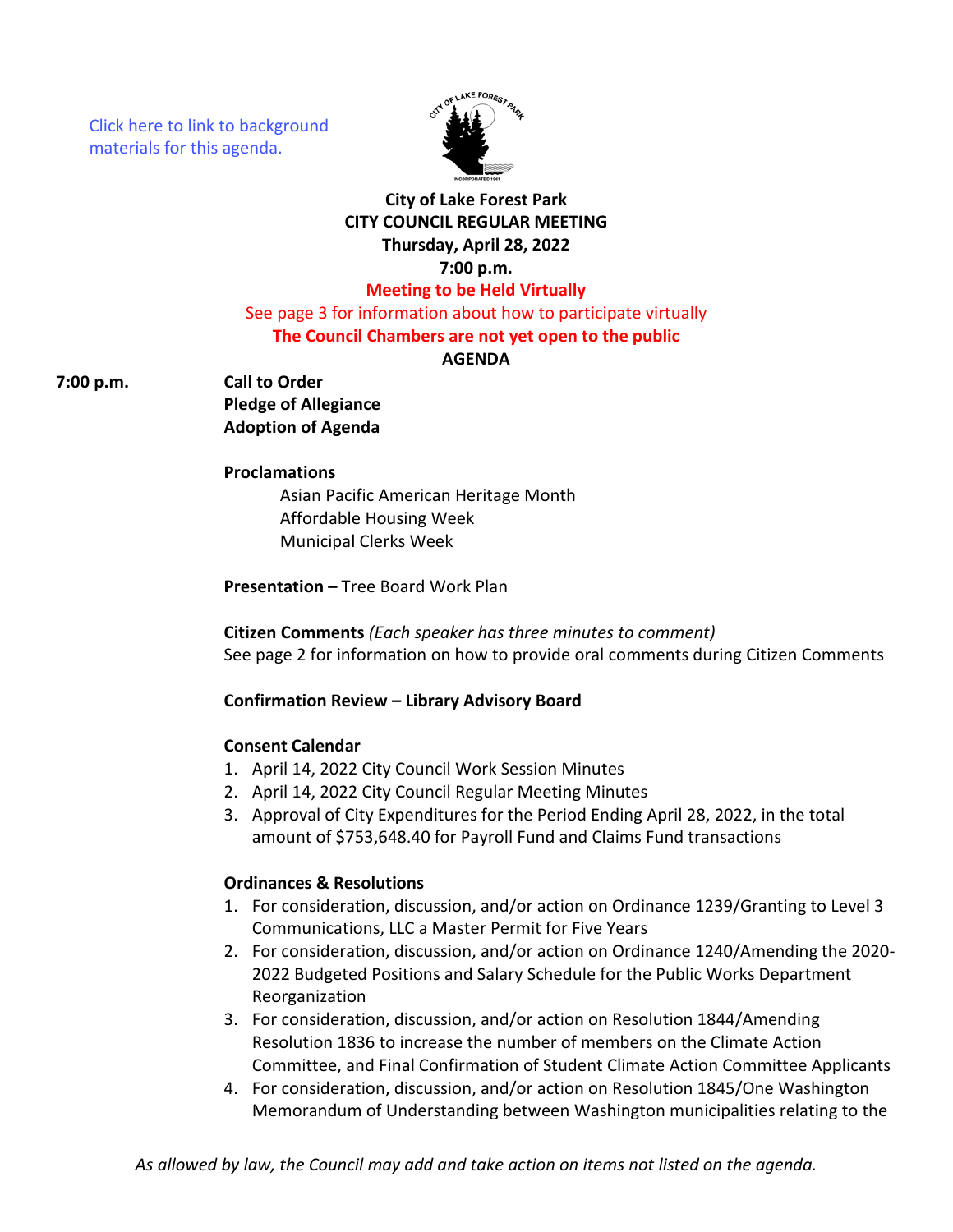allocation and use of settlement proceeds from litigation against pharmaceutical supply chain defendant

5. For consideration, discussion, and/or action on Resolution 1846/Authorizing the Mayor to Sign a Collective Bargaining Agreement between the City and the Lake Forest Park Police Guild

**Executive Session** - Pending/Potential Litigation, per RCW 42.30.110(1)(i)

**Closed Session** – Collective Bargaining Agreement per RCW 42.130.140(4)(b)

**Action or Discussion**

**Other Business**

## **Council Committee Reports Council/Mayor/City Administrator Reports**

- 1. Councilmember Reports
- 2. Mayor's Report
- 3. City Administrator's Report—April 28, 2022

### **9:00 p.m. Adjourn**

#### **Future Schedule**

HOW TO SUBMIT ORAL AND WRITTEN COMMENTS

<https://www.cityoflfp.com/615/Virtual-Meetings-during-COVID-19> (use CTRL+CLICK to open this link) *Written comments for public hearings will be submitted to Council if received by 5:00 p.m. the date of the meeting; otherwise, they will be provided to the City Council the next day. Because the City has implemented oral comments, written comments are no longer being read under Citizen Comments.*

#### MOBILE DEVICE NOTE

If you are accessing this agenda on a mobile device and do not have the ability to use CTRL+CLICK to access the linked information on this page, please see the PDF document that is associated to the right of this sentence.

**Instructions for participating in this meeting virtually are on the next page.**